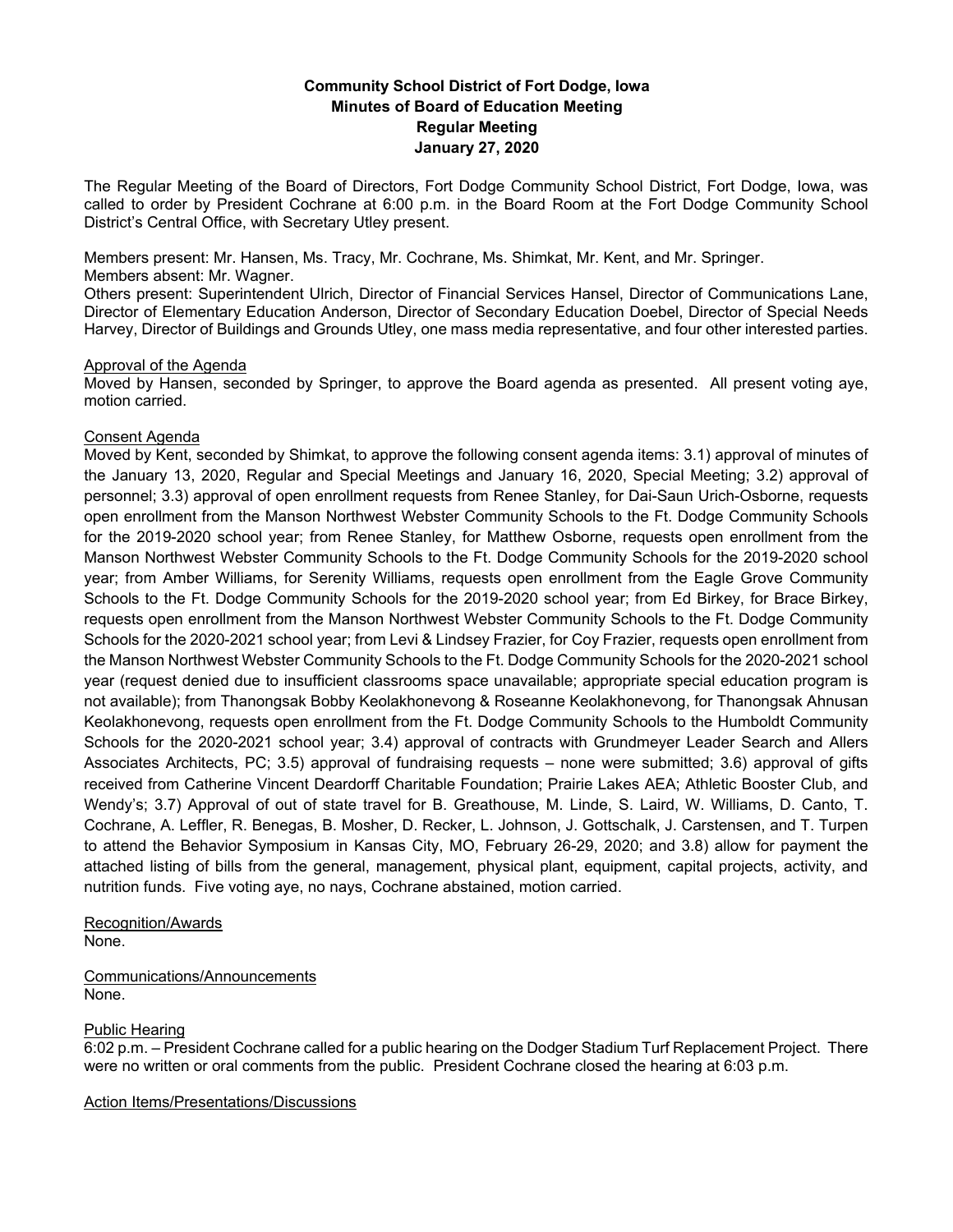Fort Dodge Senior High students and Counselor Hays offered an overview of the 2019 summer Kosovo trip. The students read impact statements and highlighted their reflections from their international travel experience. Board members asked questions and shared in the discussion.

Moved by Hansen, seconded by Tracy, to approve Resolution formally approving plans, specifications, form of contract, and cost estimate for the Dodger Stadium Turf Replacement Project. On a roll call vote the following voting AYE: Hansen, Springer, Tracy, Cochrane, Kent, and Shimkat. Voting NAY: None. ABSENT: Wagner. Motion carried.

#### RESOLUTION 2020-03

### RESOLUTION FORMALLY APPROVING AND ADOPTING THE PLANS, SPECIFICATIONS, FORM OF CONTRACT, AND ESTIMATED TOTAL COST FOR THE FORT DODGE DODGER STADIUM TURF REPLACEMENT PROJECT

WHEREAS, on the 23<sup>rd</sup> day of December, 2019, tentative plans, specifications, form of contract and the estimated total costs were filed with the Secretary for the construction of certain public improvement described in general as the Fort Dodge Dodger Stadium Turf Replacement Project,

WHEREAS, the Advertisement for Quotations on the plans, specifications, form of contract and estimate of total cost for said public improvements was published as required by law:

NOW, THEREFORE, BE IT RESOLVED BY THE BOARD OF DIRECTORS OF THE FORT DODGE COMMUNITY SCHOOL DISTRICT, FORT DODGE, IOWA:

Section 1. That the said plans, specifications, form of contract and the estimated total cost for the Fort Dodge Dodger Stadium Turf Replacement Project are hereby officially approved and adopted as the plans, specifications, form of contract and estimated total cost for said public improvement, as described in the preamble of this Resolution.

PASSED AND APPROVED on this 27<sup>th</sup> day of January, 2020.

Stuart J. Cochrane President, Board of Education Fort Dodge Community School District

ATTEST: Adriana Utley Secretary, Board of Education Fort Dodge Community School District

**CERTIFICATE** 

| STATE OF IOWA     |       |
|-------------------|-------|
|                   | ) SS: |
| COUNTY OF WEBSTER |       |

I, the Secretary of the Board of Directors of the Fort Dodge Community School District in the County of Webster, State of Iowa, do hereby certify that attached is a true and complete copy of the portion of the corporate records of this School District showing proceedings of the Board, and the same is a true and complete copy of the action taken by this Board with respect to the matter at the meeting held on the date indicated in the attachment, and remain in full force and effect, and have not been amended or rescinded in any way; that the meeting and all action were duly and publicly held in accordance with a notice of meeting and a tentative agenda, a copy of which was timely served on each member of the Board and posted on a bulletin board or other prominent place easily accessible to the public and clearly designated for that purpose at the principal office of the Board (a copy of the face sheet of the agenda is attached) pursuant to the local rules of the Board and the provisions of Iowa Code Chapter 21, upon reasonable advance notice to the public and media at least twenty-four hours prior to the commencement of the meeting as required by law and with members of the public in attendance; I further certify that the individuals named possess their respective offices as indicated, that no board vacancy existed except as is stated, and that no controversy or litigation is pending, prayed or threatened involving the incorporation, organization, existence or boundaries of the School District or the right of the individuals named as officers to their respective positions.

WITNESS my hand this 27<sup>th</sup> day of January, 2020.

Adriana Utley Secretary, Board of Education Fort Dodge Community School District

Director of Buildings and Grounds Utley presented two bids for the Dodger Stadium Turf Replacement Project. The first bid received was from Mid-America Sports Construction of Lee's Summit, Missouri, in the amount of \$625,469.99. The second bid received was from Midwest FieldTurf of Denison, Iowa, in the amount of \$782,800.00.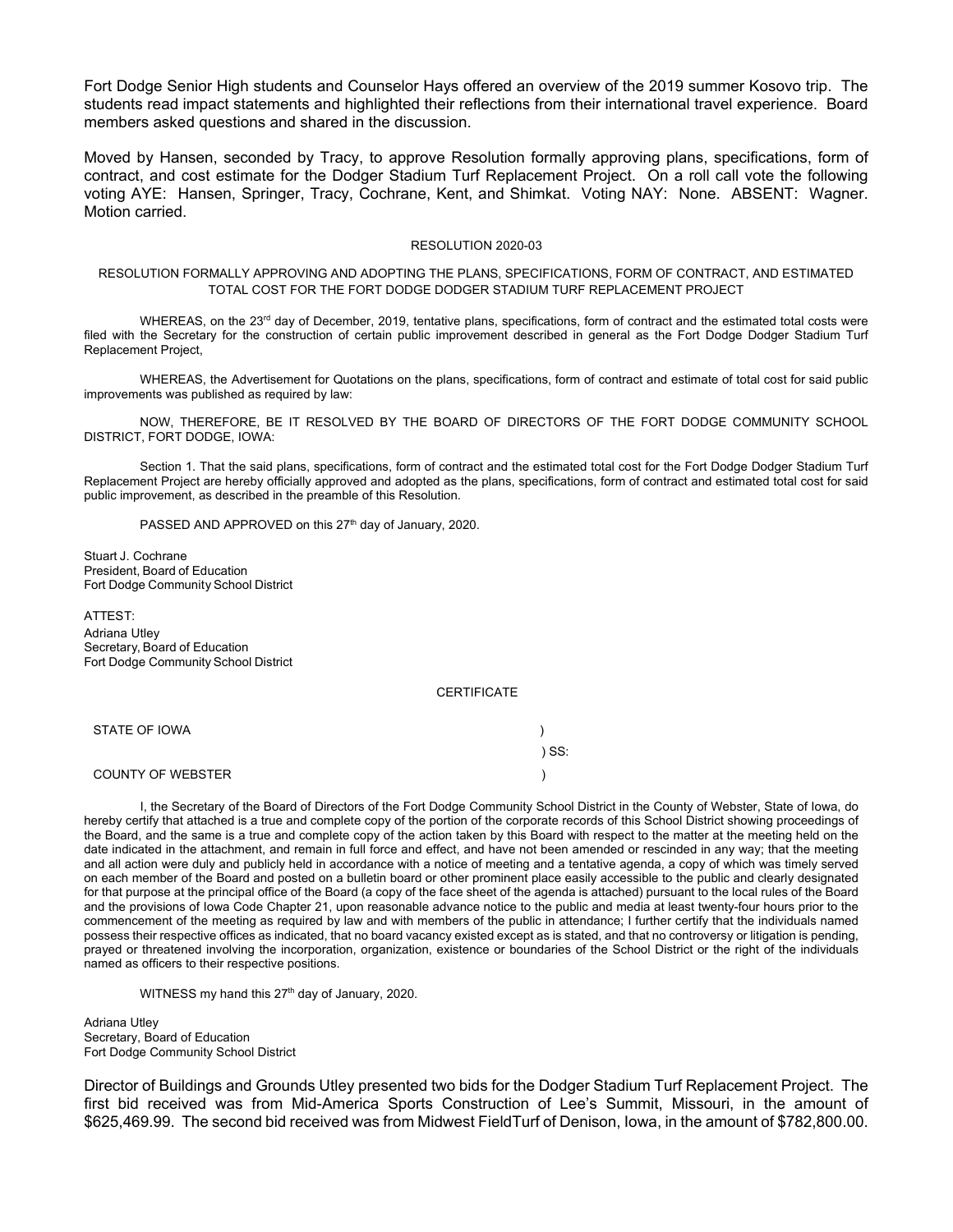The recommendation was to accept the bid from Midwest FieldTurf of Denision, Iowa, in the amount of \$782,800.00 as it met all of the specifications of the project.

Moved by Shimkat, seconded by Tracy, to accept the bid from Midwest FieldTurf on Denison, Iowa, in the amount of \$782,800.00. All present voting aye, motion carried.

Moved by Hansen, seconded by Shimkat, to approve Resolution making award of construction to lowest responsive, responsible bidder for the Dodger Stadium Turf Replacement Project. On a roll call vote the following voting AYE: Springer, Tracy, Cochrane, Kent, Shimkat, and Hansen. Voting NAY: None. ABSENT: Wagner. Motion carried.

#### RESOLUTION 2020-04

RESOLUTION MAKING AWARD OF CONSTRUCTION CONTRACT TO LOWEST RESPONSIVE, RESPONSIBLE BIDDER FOR THE FORT DODGE DODGER STADIUM TURF REPLACEMENT PROJECT

BE IT RESOLVED BY THE BOARD OF DIRECTORS OF THE FORT DODGE COMMUNITY SCHOOL DISTRICT, FORT DODGE, IOWA:

Section 1. That the following quotation for the Fort Dodge Dodger Stadium Turf Replacement Project*,* described in the plans and specifications heretofore adopted by this Board, is accepted, the same being the lowest responsive, responsible quotation received for such work, as follows:

| Contractor:                       | Midwest FieldTurf | nt | Denison, Iowa |  |
|-----------------------------------|-------------------|----|---------------|--|
| Amount of quotation: \$782,800.00 |                   |    |               |  |
| Portion of project: All           |                   |    |               |  |

Section 2. That the President and Secretary are hereby directed to execute a contract with the contractor for the construction of the public improvements, such contract not to be binding on the District until approved by this Board.

PASSED AND APPROVED, this 27<sup>th</sup> day of January, 2020.

Stuart Cochrane, President, Board of Education Fort Dodge Community School District

ATTEST: Adriana Utley Secretary, Board of Education Fort Dodge Community School District

#### **CERTIFICATE**

| STATE OF IOWA            |     |
|--------------------------|-----|
|                          | SS: |
| <b>COUNTY OF WEBSTER</b> |     |

I, the Secretary of the Board of Directors of the Fort Dodge Community School District in the County of Webster, State of Iowa, do hereby certify that attached is a true and complete copy of the portion of the corporate records of this School District showing proceedings of the Board, and the same is a true and complete copy of the action taken by this Board with respect to the matter at the meeting held on the date indicated in the attachment, and remain in full force and effect, and have not been amended or rescinded in any way; that the meeting and all action were duly and publicly held in accordance with a notice of meeting and a tentative agenda, a copy of which was timely served on each member of the Board and posted on a bulletin board or other prominent place easily accessible to the public and clearly designated for that purpose at the principal office of the Board (a copy of the face sheet of the agenda is attached) pursuant to the local rules of the Board and the provisions of Iowa Code Chapter 21, upon reasonable advance notice to the public and media at least twenty-four hours prior to the commencement of the meeting as required by law and with members of the public in attendance; I further certify that the individuals named possess their respective offices as indicated, that no board vacancy existed except as is stated, and that no controversy or litigation is pending, prayed or threatened involving the incorporation, organization, existence or boundaries of the School District or the right of the individuals named as officers to their respective positions.

Dated January 27, 2020.

Adriana Utley Secretary, Board of Education Fort Dodge Community School District

Moved by Springer, seconded by Hansen, to accept the monthly financial reports for November 30, 2019, through December 31, 2019. All present voting aye, motion carried.